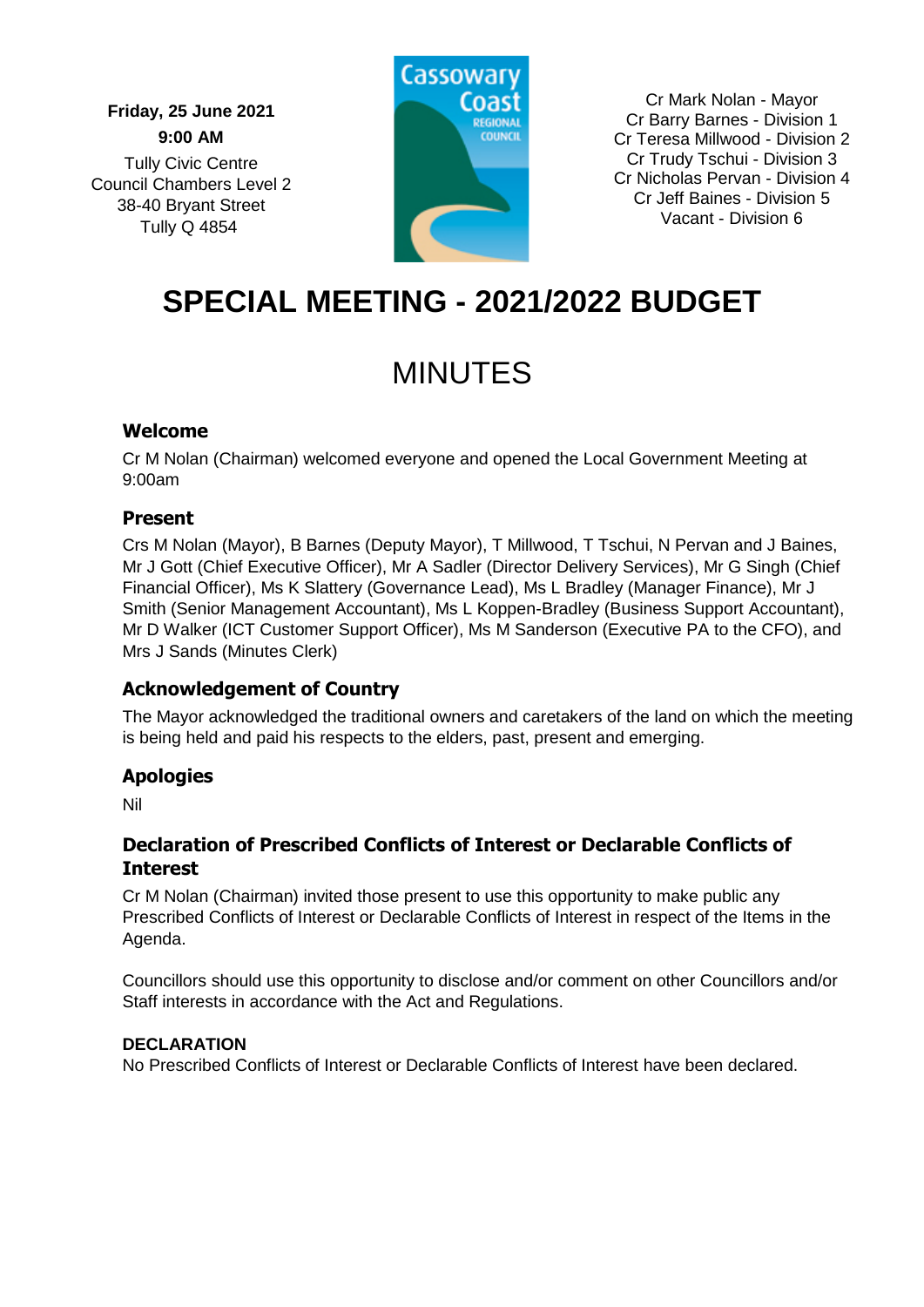# **1. CONSIDERATION AND ADOPTION OF THE 2021-2022 ANNUAL BUDGET INCLUDING ASSOCIATED REPORTS AND POLICIES**

#### **1.1 Mayor's Address**

#### *"Councillors*

*Right now, we are in unprecedented times and this is a budget designed for unprecedented times.*

*A significant effort has been made to minimise this year's rate increase whilst presenting a realistic budget that ensured that Council could sustainably fund services, existing infrastructure and new facilities that have been identified as important to our Community.*

In 2021, we see the continued impact and recovery efforts of the COVID-19 pandemic and *Council has worked hard to retain a low rate increase that abuts the expected CPI increase to reflect the pressure on individuals and families at this time.* 

*Understandably, in this current economic climate, a priority for this Council is to be careful with our spending while still delivering a budget that is achievable and fair for the Community.*

*This budget reflects our commitment to achieving our Corporate Plan vision, which seeks to strike a balance which is central to our community's desire to see the whole of the Cassowary Coast Region as a place with increasing opportunities for residents to live and work, where the region's assets meet the community's needs, a place with healthier and more sustainable lifestyles, and a place that has a healthy natural environment.*

*Councillors, the budget I present today provides:*

*a balanced budget that provides a small surplus \$12k; and*

*a budget that invests in our region, our community and our future.*

*Councillors I am proud to say that today I present to you, a budget that supports the community's long-term and immediate priorities.*

*I submit the budget for your consideration."*

# **2. BUDGET RESOLUTIONS**

# **2.1 Chief Executive Officer's Budget Report**

The development of the 2021-2022 Budget has followed the trend of recent years with the process yet again proving to be extremely challenging. This is reflective of the financial difficulties facing the Local Government sector in general at present.

The budget seeks to strike an appropriate balance between maintaining Council's sound financial position whilst not placing too heavy a burden on ratepayers through substantial rate increases. The impact on the projected long term financial position is also an important consideration and Council has endeavoured to strike a suitable balance between the current financial challenges it is facing and its long term financial sustainability.

As a result of extant financial pressure, Council has reviewed its service levels and model of service delivery in some areas to ensure operational efficiencies and continuous improvement are achieved to reduce operational expenditure. Council for the first time engaged with the Community Consultative Group to seek feedback on Council's draft Services Catalogue and considered options available in achieving an optimal balance between the rating strategy and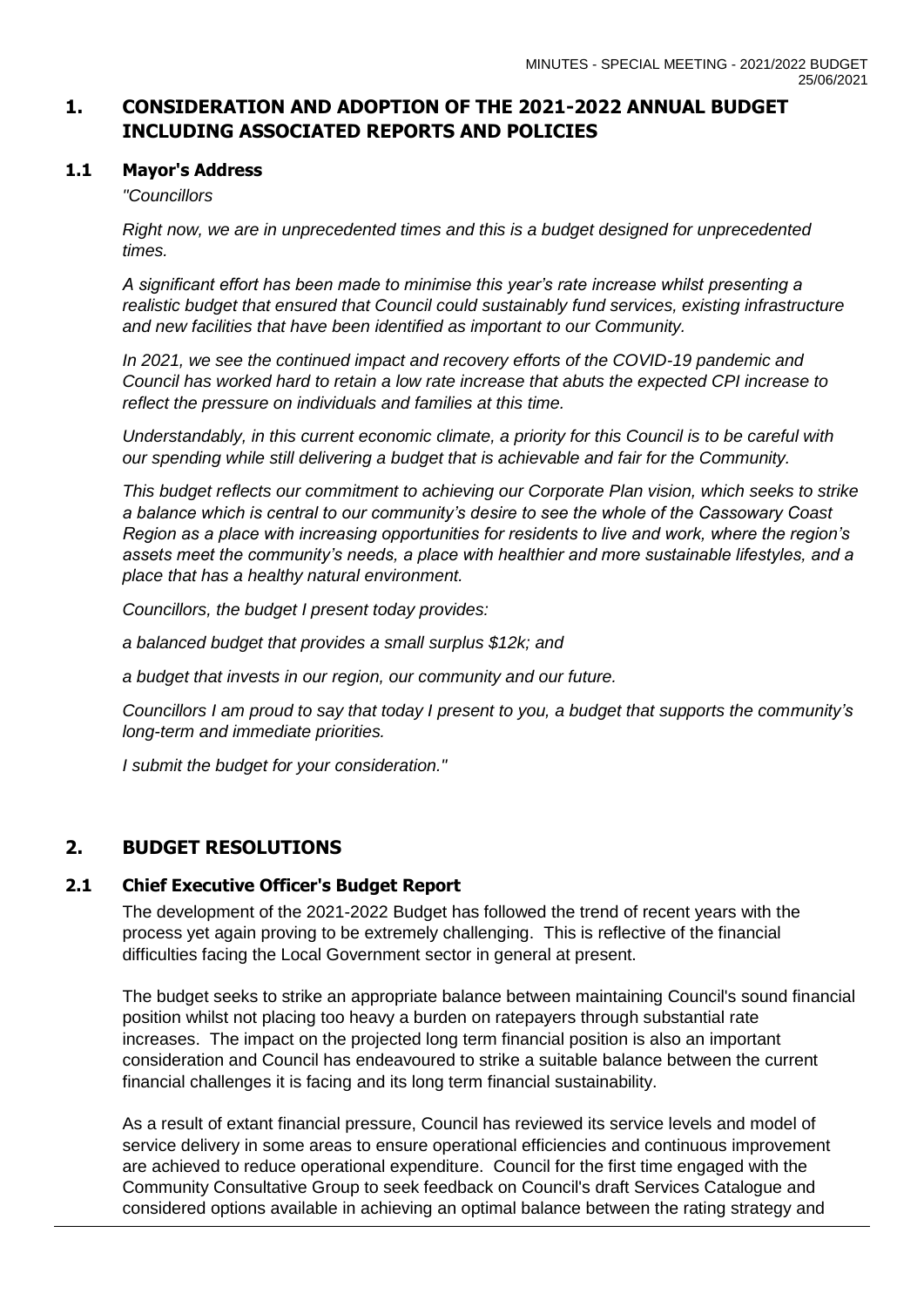service delivery approaches.

The budget provides for a total operating revenue of \$83.420M and operating expenses of \$83.408M. The net result is a small operating surplus of \$12K.

In terms of Council revenue, the challenging economic climate over the past year has resulted in no real growth in Council's revenue base. The subdued economic conditions, continuing recovery from COVID-a9, and interest rates being at historically low levels have impacted the projected earnings. As a result, Council's General Rates and Utility Charges have seen an average increase of 1.98% and 2.13% respectively in order to cover for increases in operational expenditure.

The cost of operational expenditure has increased due to the following:

Wage and salary costs for the employment of Council staff. The budget includes an Enterprise Bargaining Agreement increase (2.5% prorated) factored in December 2021 and a vacancy savings of around \$300k in operating expenses. Council will commence the management of all its Waste Transfer Stations and new positions have been factored into the budget, however, this has been offset by a reduction in materials and services (service contracts).

Significant costs for the renewal of insurance cover to adequately insure Council assets. It is anticipated that insurance costs will increase by at least 10%, however, \$250k savings have been factored into the budget as Council has reviewed its deductible amount and updated the list of assets insured.

The depreciation expense for Council assets is projected to increase by approximately \$1.87M taking it to \$28.3M total depreciation, which is a very heavy figure for a Council of this size and it is a-typical when compared with other Councils throughout Queensland. The increase relates to valuation movements, changes in accounting standards associated with right of use of assets (leases), completion of new capital works and the restoration of assets damaged due to weather events. Council will continue to pursue its Asset Rationalisation Strategy and a saving of \$400k has been factored into the budget.

As a result of the ongoing financial pressures the Council suffers, it has been necessary to further review the services it provides across a range of areas in order to reduce operating expenses. Council in preparing this budget has commenced the process of capturing all the relevant information associated with its services a a Services Catalogue and has had brief engagements with the Community Consultative Group to explore opportunities that could be considered as part of the budget process. Further engagement will be undertaken with the broader community in the future.

Council has considered a number of new operational initiatives and some of the key funded initiatives are highlighted below:

- Planning Scheme Amendment
- Local Champions Program
- Events Placement Program
- Dog Off-leash Zone Feasibility Study
- Reconciliation Action Plan
- Appointment of Business and Industry Liaison Coordinator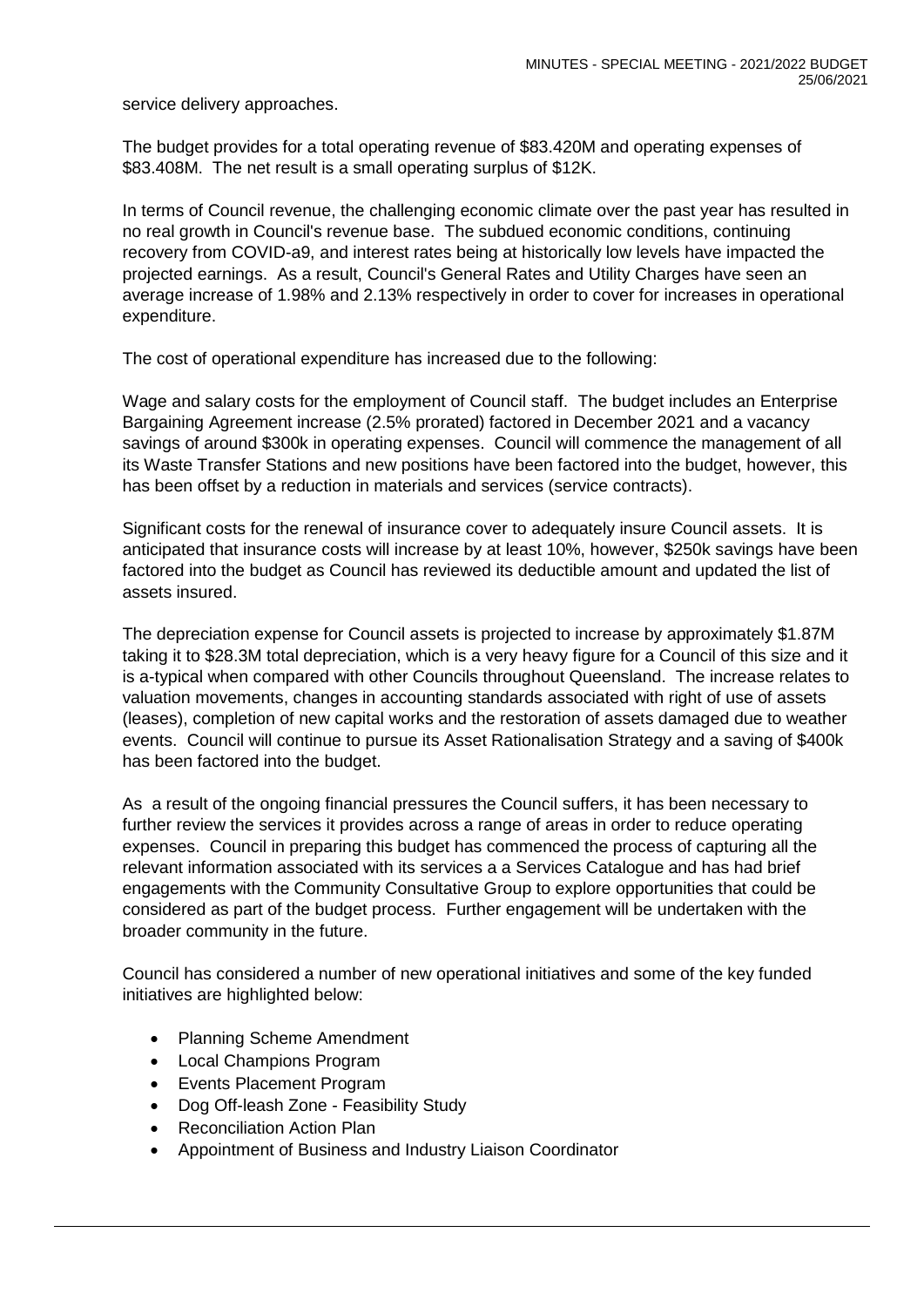The capital budget includes a works program of \$35.4M. The program allows for the completion of outstanding capital works from the 2020-2021 financial year anticipated at \$10.4M. A summary of the new Capital Works Program, excluding any carryover works, is as follows:

- Infrastructure and Delivery Services \$21.31M
- Office of the Chief Executive Officer \$1.03M
- Water \$5.97M
- Sewerage \$3.9M
- Waste Management \$3.21M

The details of the projects are included in Appendices G and H of the budget papers.

The CEO acknowledged the work done by Mr Singh (Chief Financial Officer) who in the CEO's opinion is an outstanding CFO and Council is very fortunate to have his dedicated service and also the rest of Mr Singh's team - Ms Bradley and Mr Smith and all of the team who loyally and faithfully do very difficult work cheerfully and well for this Council.

#### **Recommendation**

**"That the Chief Executive Officer's report on the 2021-2022 Budget be received by Council."**

**Moved Cr T Tschui Seconded Cr B Barnes**

**Resolution Number B20021**

**"That the Recommendation be adopted."**

**FOR: Unanimous CARRIED**

# **2.2 Significant Differences Report**

#### **Recommendation**

**"That the report regarding significant differences between budgeted income and expenses and actual income and expenses for 2020-2021, as detailed in the Budget Report, be received by Council."**

**Moved Cr J Baines Seconded Cr T Millwood Resolution Number B20022 "That the Recommendation be adopted."**

**FOR: Unanimous CARRIED**

# **2.3 Revenue Policy**

**Recommendation**

**"That the Revenue Policy be adopted by Council."**

**Moved Cr N Pervan Seconded Cr T Tschui**

**Resolution Number B20023**

**"That the Recommendation be adopted."**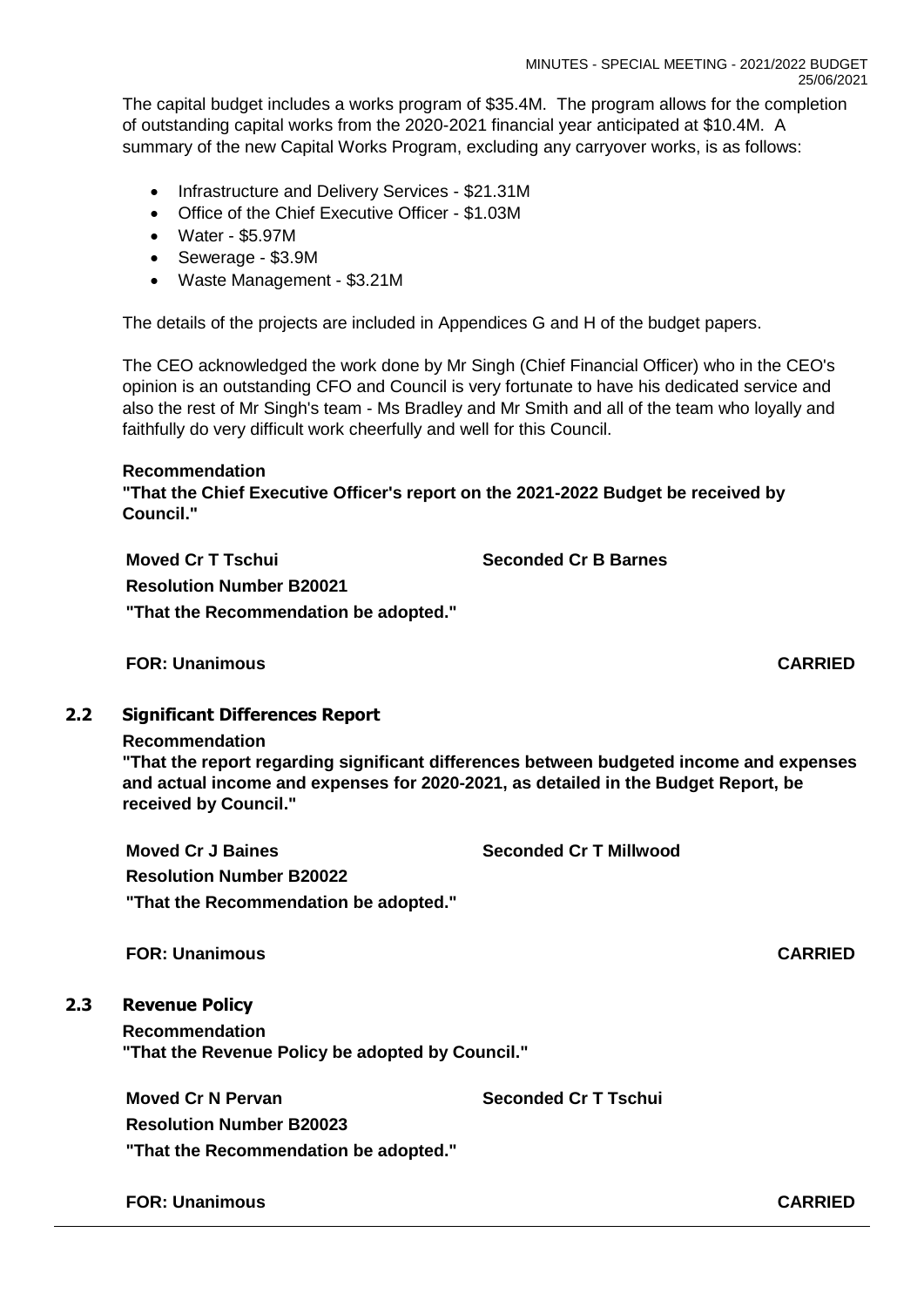#### **2.4 Revenue Statement**

#### **Recommendation**

**"That Council adopt the Revenue Statement 2021-2022 as tabled, and resolve that:**

**• Pursuant to** *section 81* **of the** *Local Government Regulation 2012***, the categories into which rateable land is categorised and the description of each of those categories be as set out in the Revenue Statement.**

**• Pursuant to** *section 257* **of the** *Local Government Act 2009* **and in accordance with section 81 of the** *Local Government Regulation 2012***, Council delegates to the Chief Executive Officer the power to identify the rating category to which each parcel of rateable land belongs.**

**• Pursuant to** *section 94* **of the** *Local Government Act* **and sections 80 and 81 of the** *Local Government Regulation 2012***, Council adopt a differential rating system and make and levy a differential general rate on all parcels of rateable land included in each category as set out in the Revenue Statement.**

**• Pursuant to** *section 77* **of the** *Local Government Regulation 2012***, Council will make and levy a minimum differential general rate on all parcels of rateable land included in each category as set out in the Revenue Statement.**

**• Pursuant to** *section 94* **of the** *Local Government Act* **and** *section 103* **of the** *Local Government Regulation 201***2, Council will make and levy the separate charges as set out in the Revenue Statement which include the Transport Infrastructure Levy and the Environmental Management Levy.**

**• Pursuant to** *section 94* **of the** *Local Government Act* **and** *section 94* **of the Local Government Regulation 2012, Council will make and levy the special charges, and where applicable, adopt the overall plans and annual implementation plans set out in the Revenue Statement which include the Bilyana, Murray Upper, Kennedy, Mena Creek and Cowley Beach Rural Fire Brigade Special Charges.**

**• Pursuant to** *section 94* **of the** *Local Government Act* **and** *section 99* **of the** *Local Government Regulation 2012,* **Council make and levy the utility charges for water, sewerage, trade waste and waste management as set out in the Revenue Statement.**

**• Pursuant to** *section 118* **of the** *Local Government Regulation 2012***, all rates and charges shall be due and payable within 30 days of the issuance of rates notices, as more particularly set out in the Revenue Statement.**

**• Pursuant to** *section 130* **of the** *Local Government Regulation 2012***, Council will allow a discount of 10% on general rates where payment of the full amount outstanding and overdue rates and interest is paid by the due date as more particularly set out in the Revenue Statement.**

**• Pursuant to** *Chapter 4, Part 10* **of the** *Local Government Regulation 2012***, Council grants the concessions set out in the Revenue Statement and the Rating Concessions Policy."**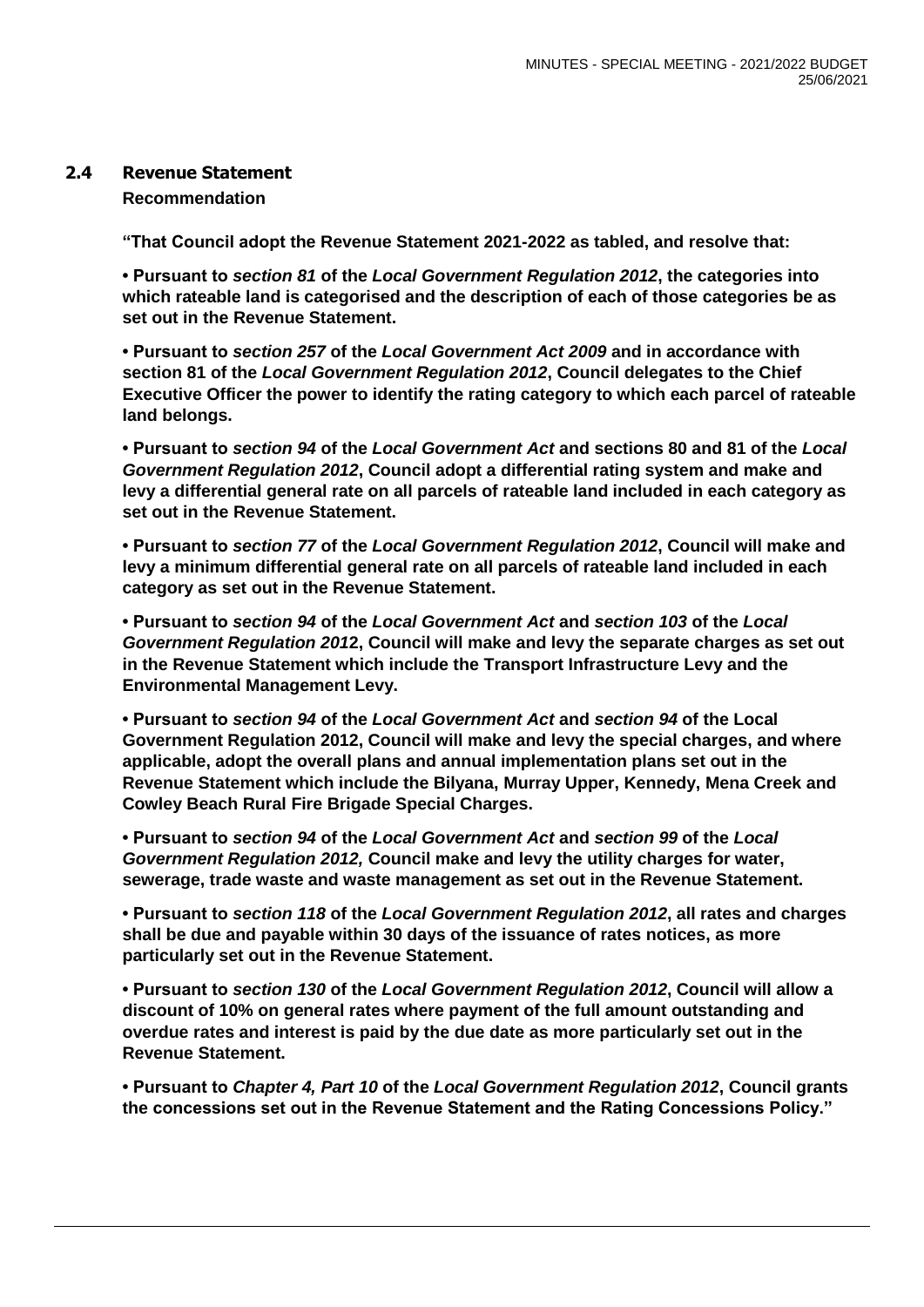**Moved Cr B Barnes Seconded Cr N Pervan**

**Resolution Number B20024 "That the Recommendation be adopted."**

**FOR: Unanimous CARRIED**

# **2.5 Interest on Overdue Rates and Charges**

#### **Recommendation**

**"That Council adopt the Interest Rate on Overdue Rates and Charges as tabled and resolve that, pursuant to** *section 133* **of the** *Local Government Regulation 2012***, Council will charge interest on overdue rates and charges at an interest rate of 8.03% per annum, compounded on daily rates, from the date the rates and charges become overdue, as more particularly set out in the Revenue Statement."**

**Moved Cr T Millwood Seconded Cr N Pervan**

**Resolution Number B20025 "That the Recommendation be adopted."**

**FOR: Unanimous CARRIED**

# **2.6 Rating Concessions Policy**

**Recommendation "That the Rating Concessions Policy be adopted by Council."**

**Moved Cr N Pervan Seconded Cr T Tschui Resolution Number B20026 "That the Recommendation be adopted."**

**FOR: Unanimous CARRIED**

# **2.7 Investment Policy**

**Recommendation "That the Investment Policy be adopted by Council."**

**Moved Cr T Millwood Seconded Cr J Baines** 

**Resolution Number B20027 "That the Recommendation be adopted."**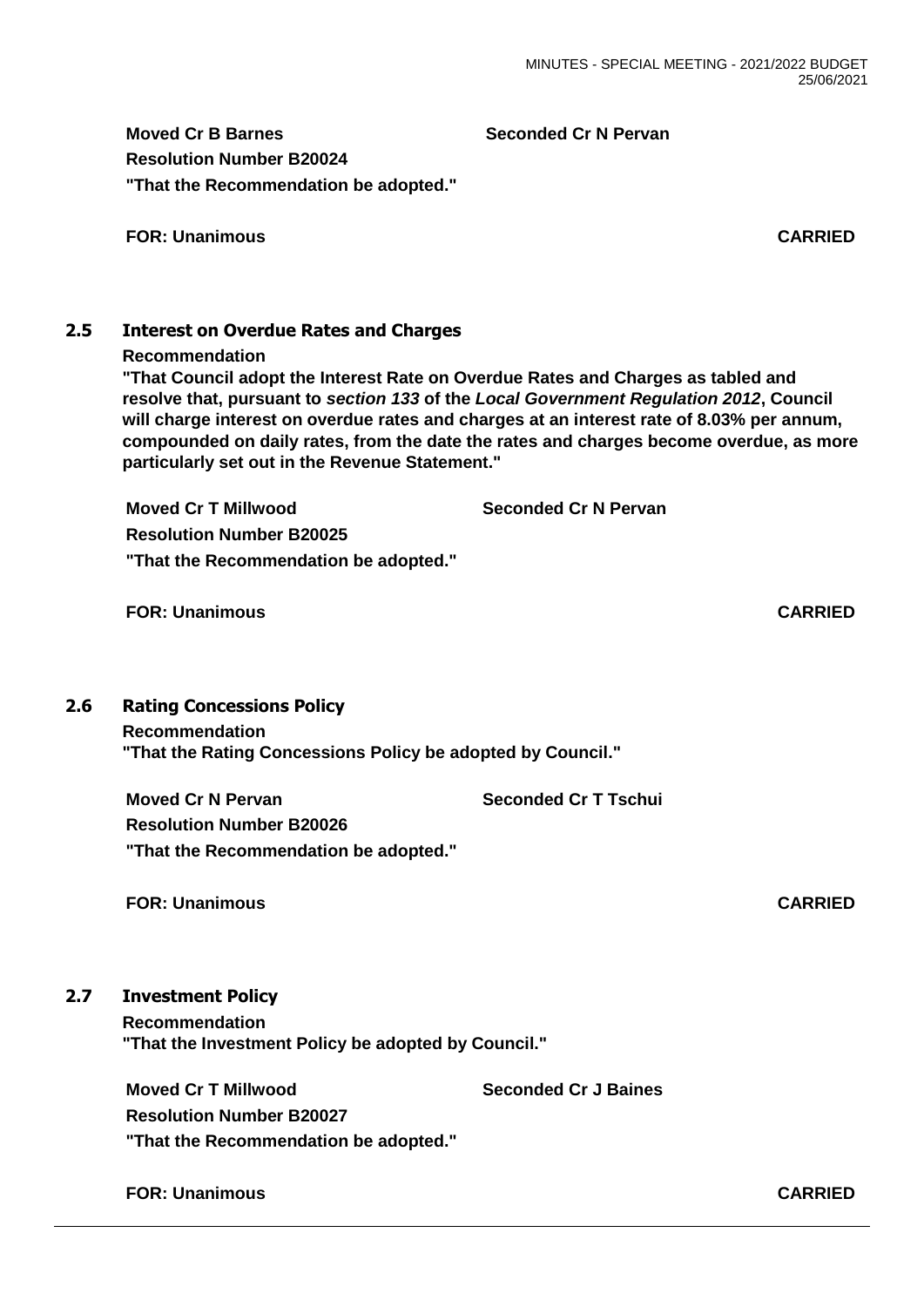#### **2.8 Debt Policy**

**Recommendation "That the Debt Policy be adopted by Council."**

**Moved Cr T Tschui Seconded Cr B Barnes Resolution Number B20028**

**"That the Recommendation be adopted."**

**FOR: Unanimous CARRIED**

# **2.9 Rates Recovery Policy**

**Recommendation "That the Rates Recovery Policy be adopted by Council."**

**Moved Cr N Pervan Seconded Cr J Baines Resolution Number B20029**

**"That the Recommendation be adopted."**

**FOR: Unanimous CARRIED**

# **2.10 Activate Cassowary Coast Development Inventive Policy - Reduction in Additional Pedestal Charges for Sewerage**

**Recommendation "That the Activate Cassowary Coast Development Incentive Policy - Reduction in Additional Pedestal Charge for Sewerage, be adopted by Council."**

**Moved Cr T Millwood Seconded Cr N Pervan Resolution Number B20030**

**"That the Recommendation be adopted."**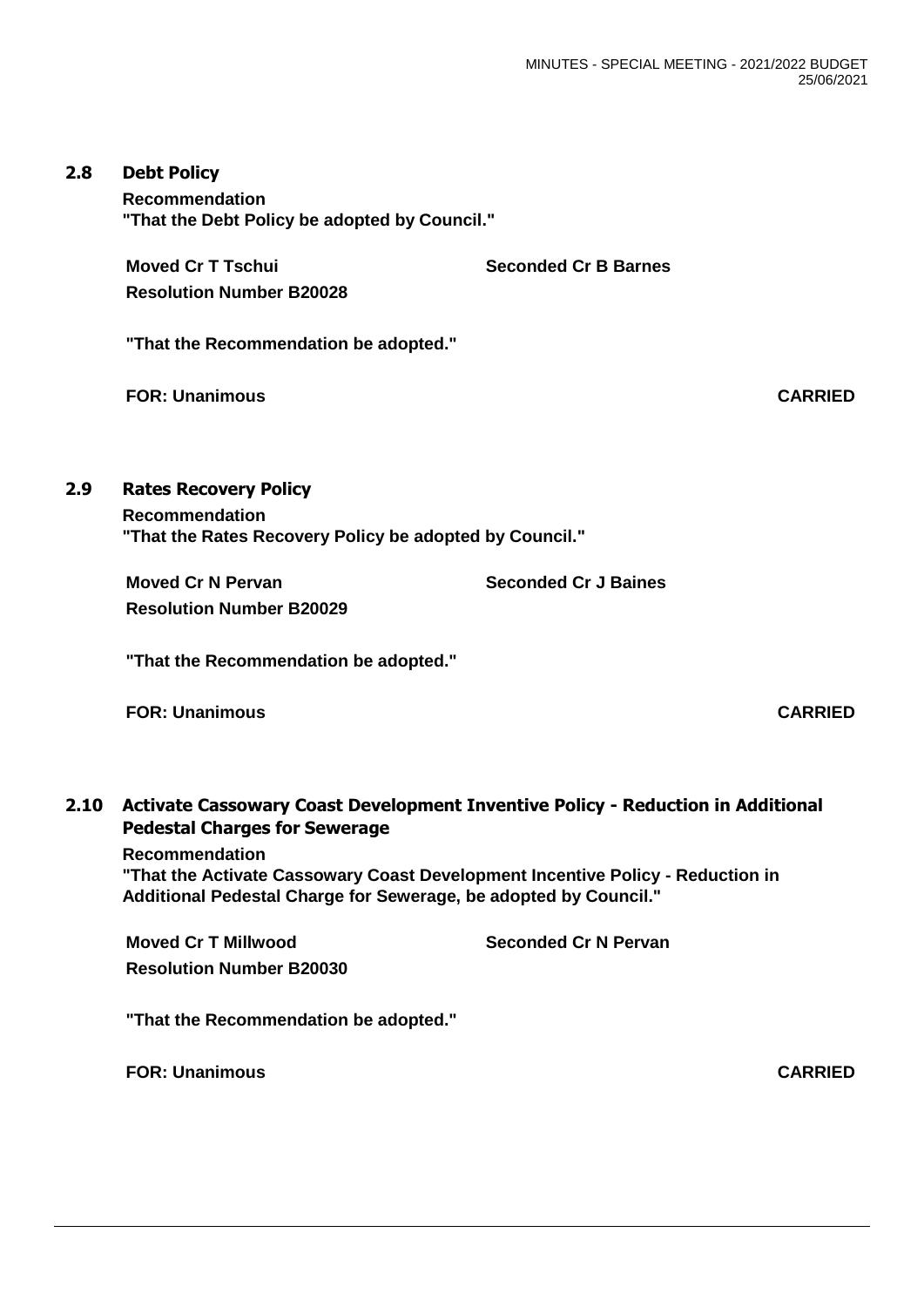### **2.11 Trade Waste Environmental Management Plan Recommendation "That the Trade Waste Environmental Management Plan (TWEMP) be adopted by Council."**

|      | <b>Moved Cr T Tschui</b><br><b>Resolution Number B20031</b>                                                                         | <b>Seconded Cr B Barnes</b> |                |
|------|-------------------------------------------------------------------------------------------------------------------------------------|-----------------------------|----------------|
|      | "That the Recommendation be adopted."                                                                                               |                             |                |
|      | <b>FOR: Unanimous</b>                                                                                                               |                             | <b>CARRIED</b> |
| 2.12 | <b>Services Management Guideline</b><br><b>Recommendation</b><br>"That Council adopt the CCRC Services Management Guideline ORG20." |                             |                |
|      | <b>Moved Cr J Baines</b><br><b>Resolution Number B20032</b>                                                                         | <b>Seconded Cr N Pervan</b> |                |

**"That the Recommendation be adopted."**

**FOR: Unanimous CARRIED**

# **2.13 Code of Competitive Conduct Recommendation**

**"That Council:**

**• Determines that the Code of Competitive Conduct is applicable to Water and Sewerage business for the 2021-2022 financial year;**

**• Determines not to apply the Code of Competitive Conduct to the Waste and any other business for the 2021-2022 financial year."**

**Moved Cr T Millwood Seconded Cr B Barnes**

**Resolution Number B20033**

**"That the Recommendation be adopted."**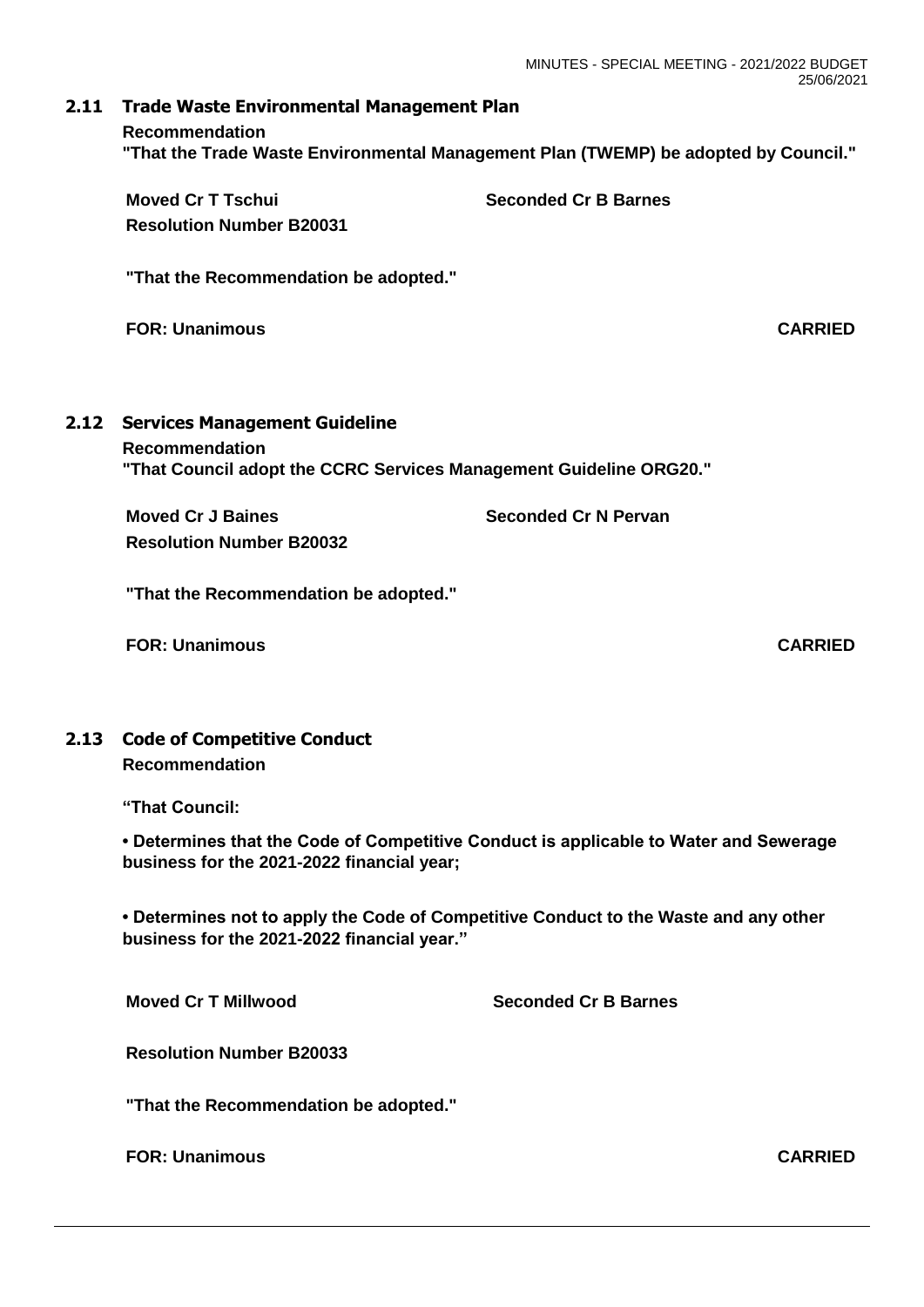# **2.14 2021-2022 Financial Statements**

#### **Recommendation**

**"That Council adopt the following statements for the 2021-2022, 2022-2023 and 2023-2024 financial years:**

- **Statement of Financial Position as outline in** *Appendix A*
- **Statement of Cash Flow as outlined in** *Appendix B*
- **Statement of Changes in Equity as outlined in** *Appendix C*
- **Statement of Income and Expenditure as outlined in** *Appendix D***."**

**Moved Cr J Baines Seconded Cr T Tschui** 

**Resolution Number B20034**

**"That the Recommendation be adopted."**

**FOR: Unanimous CARRIED**

10:06am Cr J Baines left and re-entered the meeting

### **2.15 2021-2022 Budget**

**Recommendation**

**"That Council adopt the following budget documents:**

**• Operating Income and Expenditure Summary by Program as outlined in** *Appendices E and F;*

**• Capital Works Program as outlined in** *Appendices G and H***;**

**• Long-Term Financial Forecast as outlined in** *Appendix I;*

**• Measures of Financial Sustainability for 2021-2022 and the next nine (9) financial years as outlined in** *Appendices J and K;*

**Moved Cr T Tschui Seconded Cr B Barnes**

**Resolution Number B20035**

**"That the Recommendation be adopted."**

#### **FOR: Unanimous CARRIED**

10:11am Ms L Koppen-Bradley left the meeting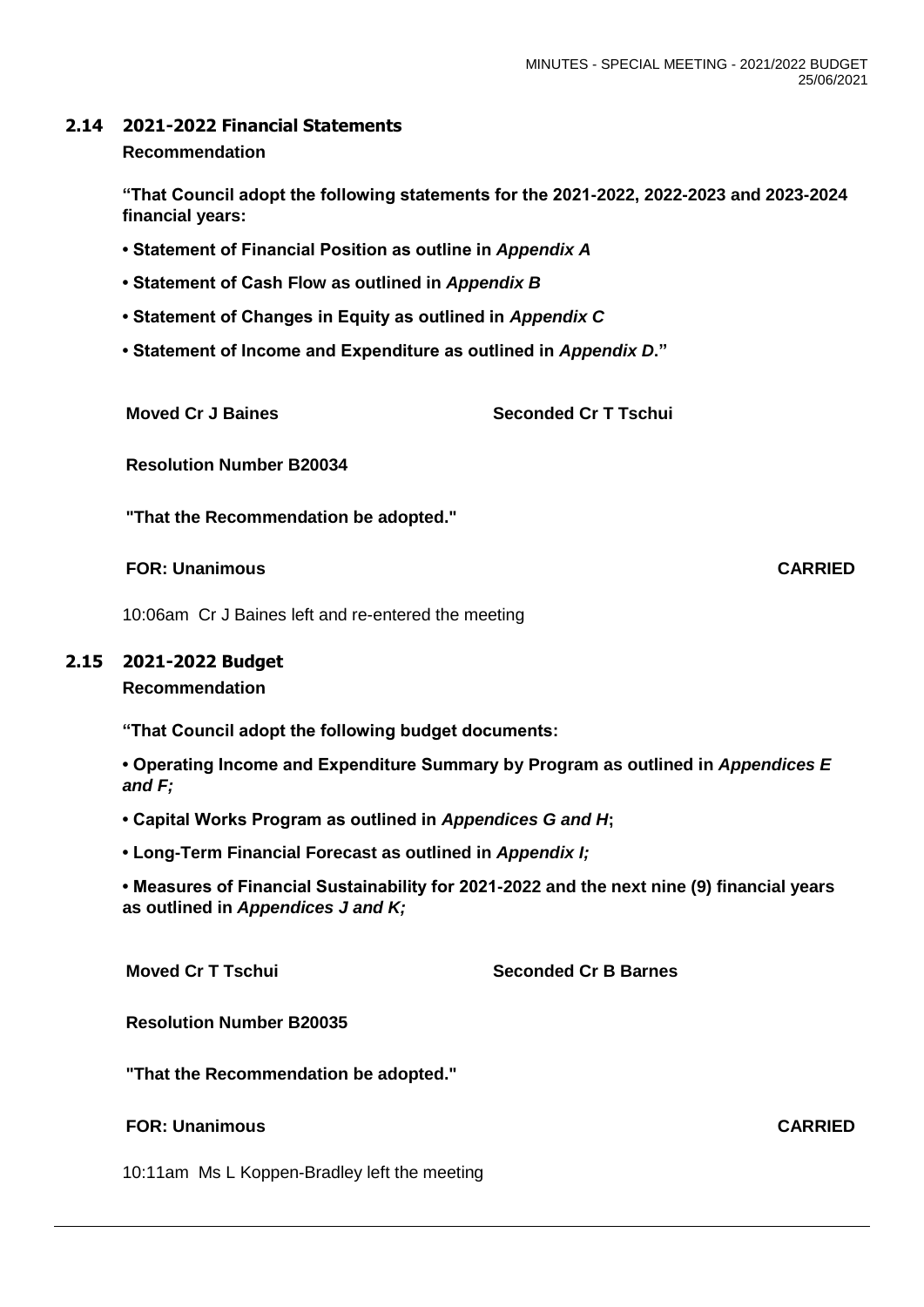#### **2.16 Changes in Rates and Utility Charges**

#### **Recommendation**

**"That Council notes the total value of the change in rates and utility charges levied in 2021-2022 compared with the previous budget (excluding discounts and rebates) is 2.40% and 2.48% using the net rates and utility charges levied as outlined in** *Appendix K***."**

| <b>Moved Cr T Millwood</b>                                                     | <b>Seconded Cr N Pervan</b> |  |  |
|--------------------------------------------------------------------------------|-----------------------------|--|--|
| <b>Resolution Number B20036</b>                                                |                             |  |  |
| "That the Recommendation be adopted."                                          |                             |  |  |
| <b>FOR: Unanimous</b>                                                          | <b>CARRIED</b>              |  |  |
| 10:16am Mr J Gott left the meeting<br>10:17am Mr J Gott re-entered the meeting |                             |  |  |
| <b>Community Financial Report</b>                                              |                             |  |  |

# **Recommendation "That the Community Financial Report on the 2021-2022 Budget be received by Council."**

 $2.17$ 

**Moved Cr J Baines Canadian Seconded Cr T Millwood** 

**Resolution Number B20037**

**"That the Recommendation be adopted."**

# **FOR: Unanimous CARRIED**

10:27am Mr A Sadler left the meeting 10:32am Mr A Sadler re-entered the meeting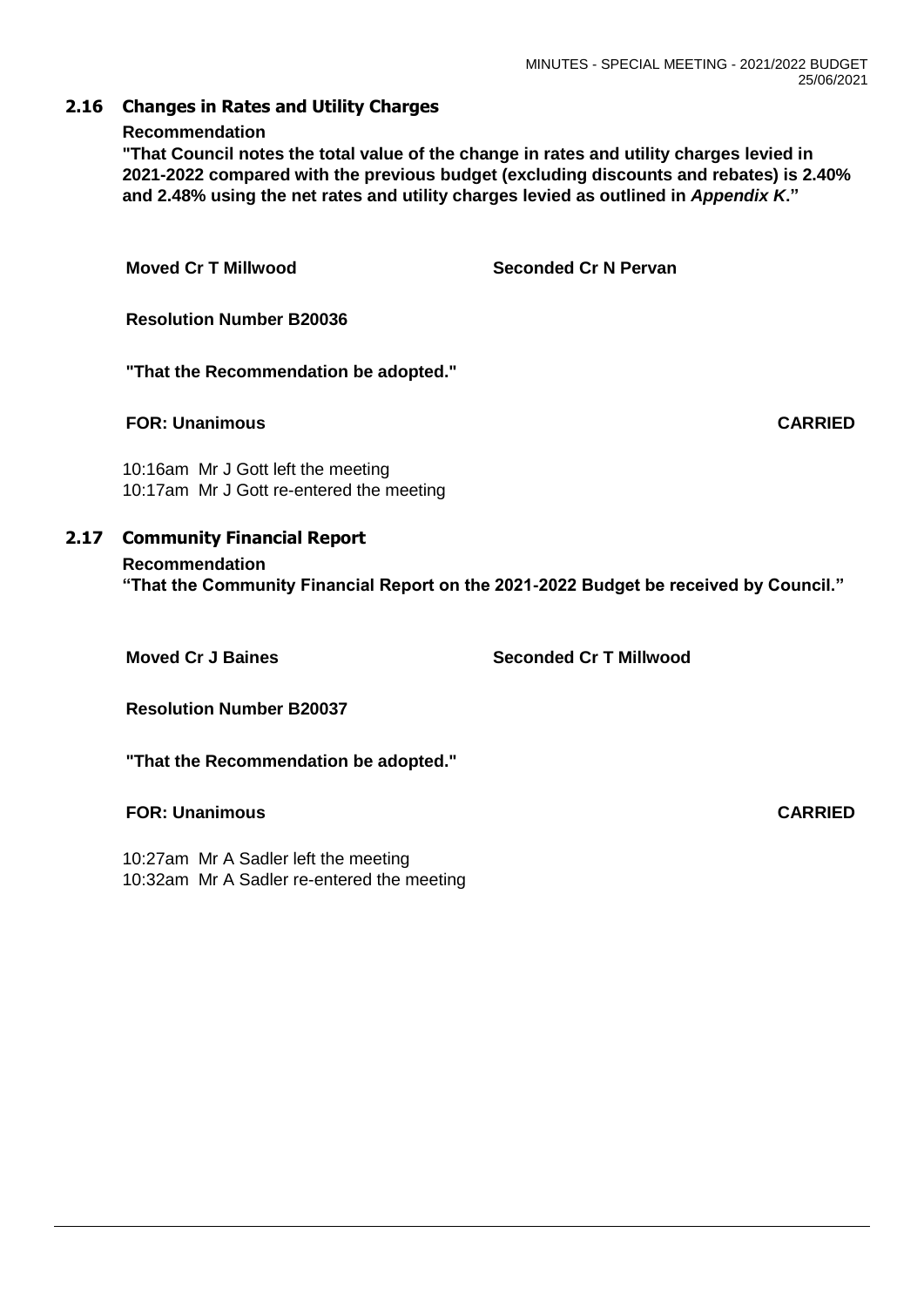### **Mayor's Comments**

The Mayor acknowledged the great work done by our Council staff. In his budget speech the Mayor mentioned 'extreme unprecedented times' and that the unprecedented times are centred around historically, low interest rates which have an impact on the budget of around \$1M, insurance costs have gone up 10% and to come up with a \$12k surplus - our staff have done an outstanding job.

Cr Nolan also acknowledged the Community Engagement panel who have worked closely with our staff in terms of asset rationalisation - a key strategy that Council has adopted. The Mayor added that he would like to acknowledge the two (2) rate referencing groups which have made many recommendations since 2009 which have been implemented with the last recommendation from the current group to be implemented.

Cr Nolan also paid tribute to the CEO James Gott who has been with Council for five (5) years and has steered Council through several organisational restructures which were painful and difficult but which found savings of \$900k and a budget of \$8k surplus. In this time the CEO has also steered Council with a team of 340 staff through a pandemic with all the restrictions that had to be implemented. The CEO is leaving a great legacy of 13 unmodified audits, debt-free and a Council that is committed to addressing our biggest financial challenge, our huge asset base, Council looked after our pensioners even though the aging population is seeing that cost escalate to over \$750k in this budget.

The Mayor added that Council's social justice values are just as important as its core business and the Mayor is very proud of Cassowary Coast Regional Council being the most generous with the pension concession when benchmarking with neighbouring Councils.

Cr Nolan noted that depreciation sits at \$28.3M this year and goes over \$30M in two years' time, hence the urgent need to be aggressive with Council's asset base. The asset value per rateable property in our area is around \$74k in comparison to the Tablelands Regional Council and Hinchinbrook Council that are around \$42k and \$44k.

A very good strategic decision was made to take over waste on August 1 which will come with its challenges reflected in the employee costs in this year's budget. Cr Nolan mentioned the money spent on Council's water reservoirs which has resulted in 'no boil water alerts' and Council staff have addressed that issue.

All Councillors supported the Mayor's comments and acknowledged the sentiments and congratulations expressed to their fellow Councillors, Council Staff and the Community Consultative and Rating Reference groups.

Mr J Gott (CEO) thanked the Mayor and Councillors for their kind words and thanked them for their leadership and also acknowledged that the comments about staff were entirely appropriate and well deserved.